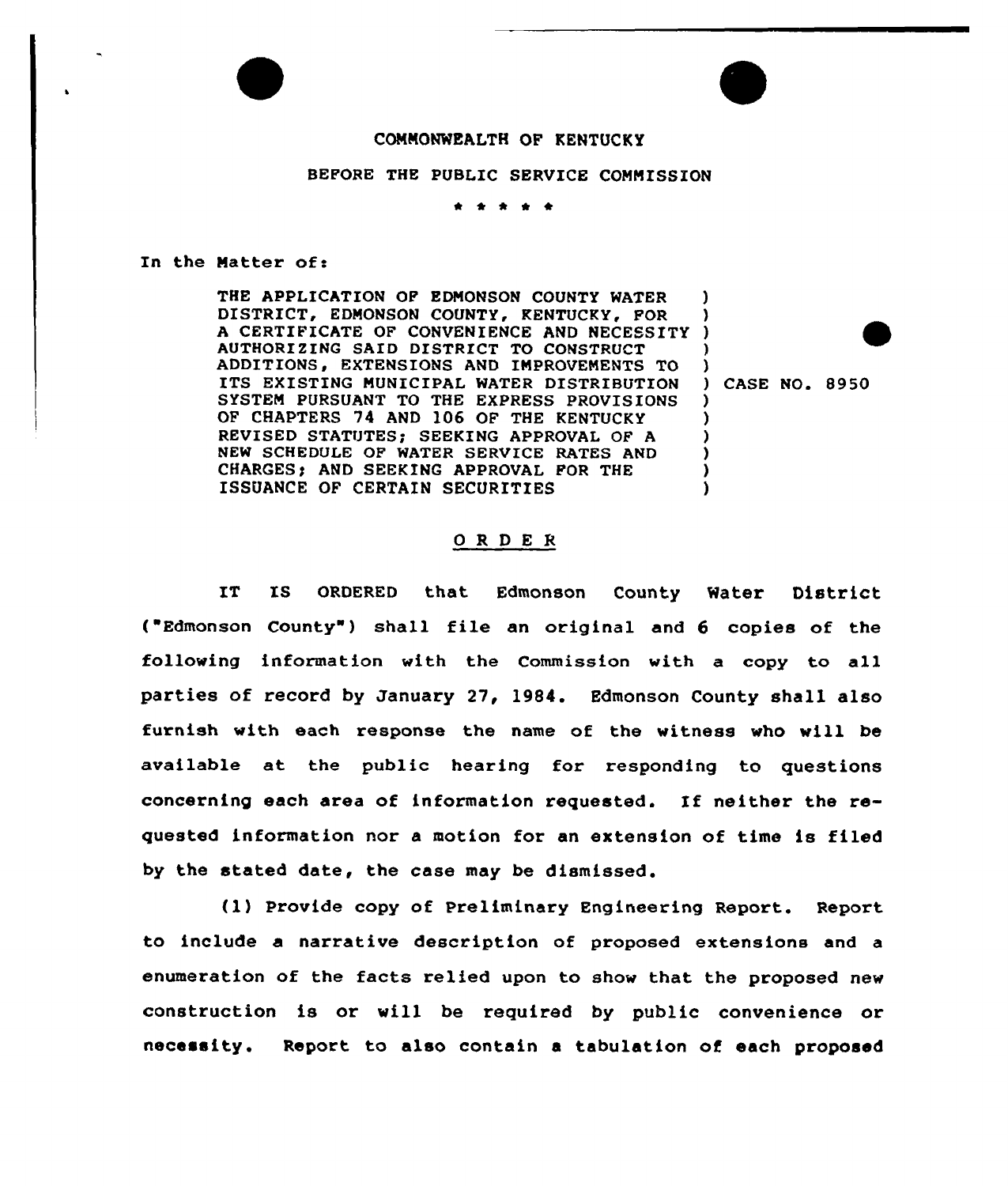extension, its length, and the number of customers it is expected to serve.

(2) Provide hydraulic analyses, supported by computations and actual field measurements, of typical operational sequences of the existing water distribution system. Computations are to be documented by a schematic map of the system that shows pipeline sizes, lengths, connections, pumps, water storage tanks, and sea level elevations of key points, as well as allocations of actual customer demands. Flows used in the analyses shall be identified as to whether they are based on average instantaneous flows, peak instantaneous flows, or any combination or variation thereof. The flows used in the analyses shall be documented by actual field measurements and customer use records. Justify fully any assumptions used in the analyses.

(3) Provide a summary of any opexational deficiencies of the existing water system that are indicated by the hydraulic analyses or that are known from experience.

(4) Provide hydraulic analyses, supported by computations and field measurements, demonstrating the appxopriateness of the engineering design of the proposed construction of additions and extensions. Justify fully any assumptions used in the analyses.

(5) Provide a pressure recording chart showing the actual 24-hour continuously measured pressure available at Edmonson County Water District's 50,000-gallon tank in the vicinity of Sweeden. Identify the 24-hour period recorded, the exact location of the pressure recorder and the sea level elevation of the recorder.

 $-2-$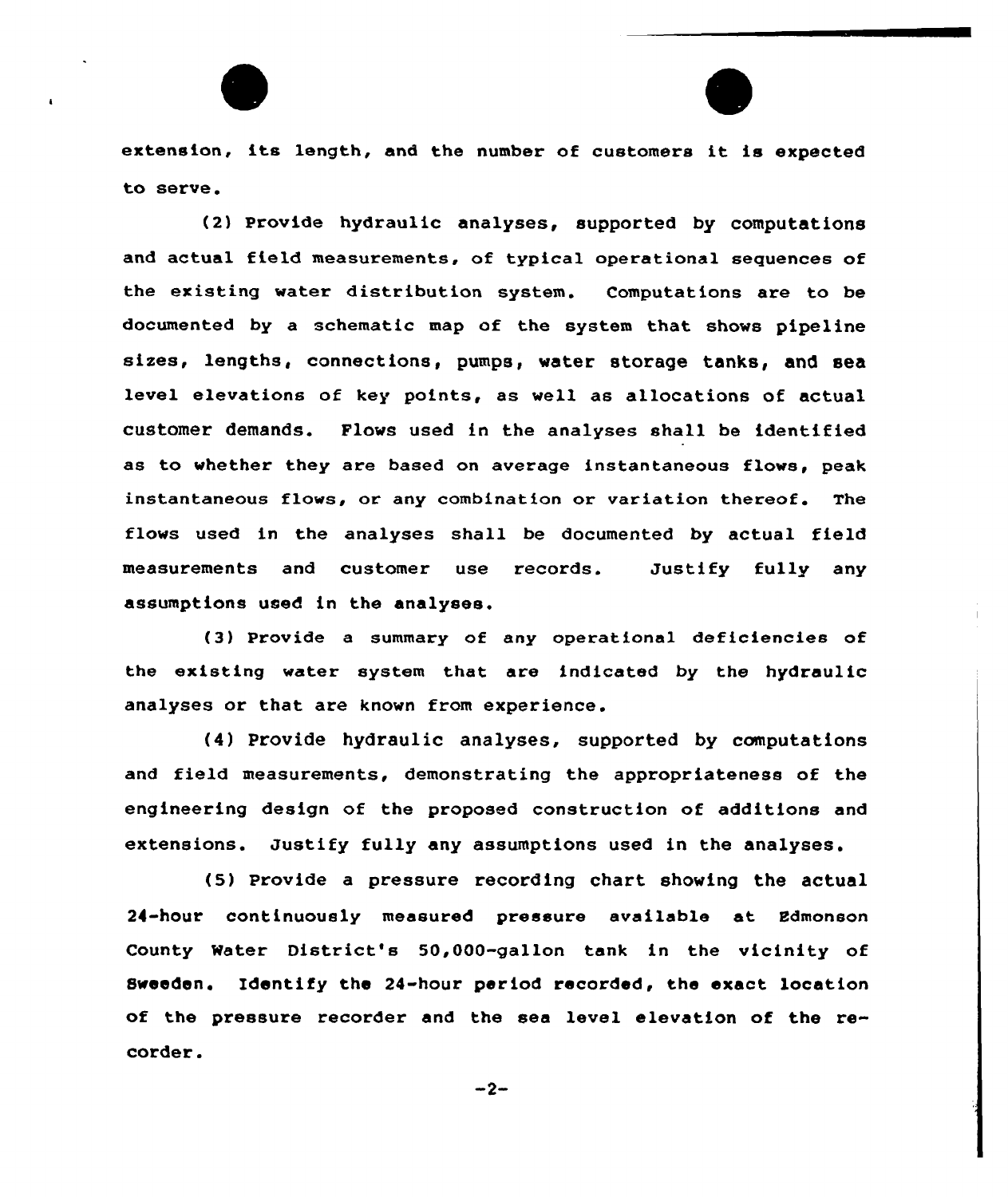(6) Provide a pressure recording chart showing the actual 24-hour continuously measured pressure available at Edmonson County Water District's water main in the vicinity of the intersection of Highways 70 and 187 at Huff. Identify the 24-hour period recorded, the exact location of the pressure recorder and the sea level elevation of the recorder.

(7) Provide a pressure recording chart showing the actual 24-hour continuously measured pressure available at the discharge of Edmonson County Water District's water treatment plant on Highway 183. Identify the 24-hour period recorded, the exact location of the pressure recorder and the sea level elevation of the recorder. Provide a copy of the pump manufacturers characteristic (head/capacity) curve for each of the existing discharge pumps.

(8) Provide a pressure recording chart showing the actual 24-hour continuously measured pressure available at Edmonson County Water District's 100,000 gallon-water tank 1ocated in the vicinity of Demunbruns Store. Identify the 24-hour period recorded, the exact location of the pressure recorder and the sea level elevation of the recorder.

(9) Provide a pressure recording chart showing the actua1 24-hour continuously measured pressure available at Edmonson County Water District's 50,000-gallon water tank located in the vicinity of Nick. Identify the 24-hour period recorded, the exact location of the pressure recorder and the sea level elevation of the recorder.

(10) Provide a pressure recording chart showing the actual

 $-3-$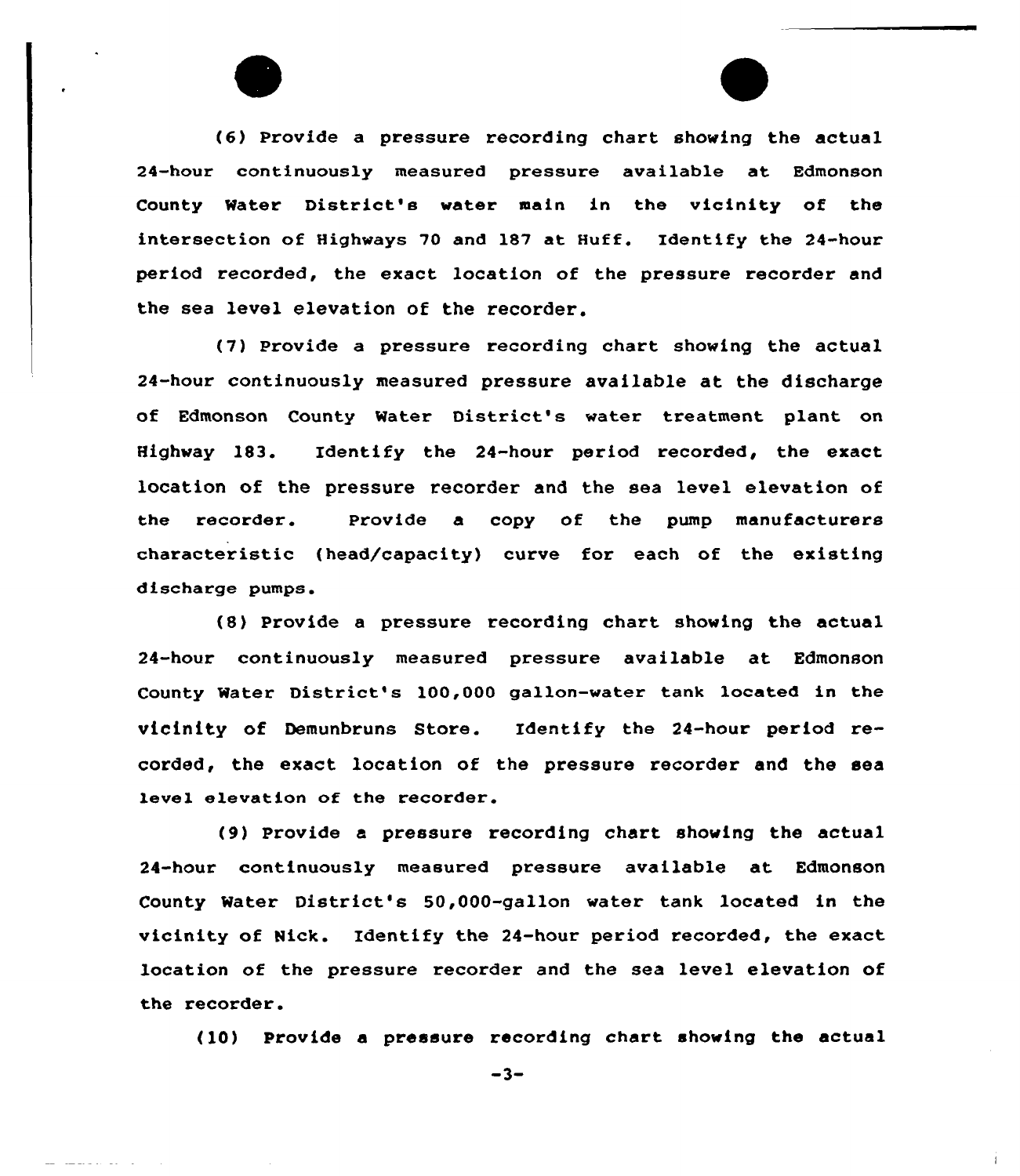24-hour continuously measured pressure available at the end of the existing 6-inch water line on Highway 259 in Grayson County. Identify the 24-hour period recorded, the exact location of the pressure recorder and the sea level elevation of the recorder.

(ll) Provide <sup>a</sup> pressure recording chart showing the actual 24-hour continuously measured pressure available at the end of the existing water line on Union Light-Dog Creek Road. Identify the 24-hour period recorded, the exact location of the pressure recorder and the sea level elevation of the recorder.

(12) Provide a pressure recording chart showing the actual 24-hour continuously measured pressure available on the existing water line on Highway 743 at Alexander Creek-Boiling Springs Road. Identify the 24-hour period recorded, the exact location of the pressure recorder and the sea level elevation of the recorder.

(13) Provide the rated capacity of the District's water treatment plant. Provide a tabulation of the daily water production of the plant for each day of the most recent 3 month period. Provide a tabulation of the number of hours that the plant was operated each day of the most recent <sup>3</sup> month period.

(14) Provide <sup>a</sup> list of each of Edmonson County's water storage tanks. Give the location, capacity, and overflow elevation of each tank. Explain how water is supplied to each tank.

(15) Provide <sup>a</sup> list of each of Edmonson County's pump stations. Give the location, number of pumps and their rated capacities, and the purpose of each pump station. Explain how the

-4-